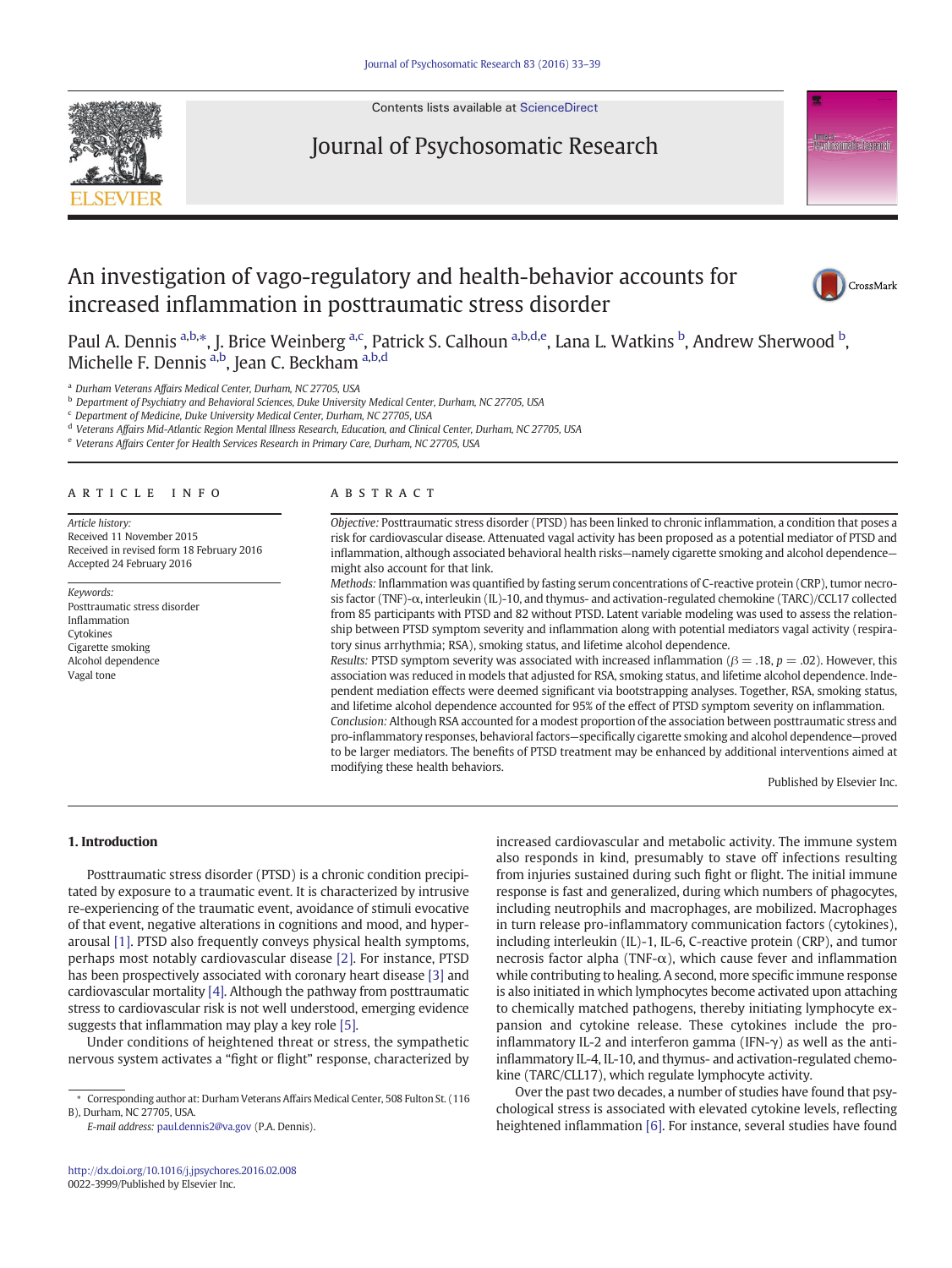that exposure to trauma in childhood [7–9] and in adulthood [10] is subsequently predictive of increased inflammation. One study even found that increased cytokine levels post-trauma were predictive of later development of PTSD [11]. In fact, with the exception of a few studies [12–15], PTSD is generally associated with increased cytokine levels [16–22], even above and beyond the effect of trauma exposure [23,24].

The link between PTSD and inflammation is complex but may be partially explained by behavioral risk factors associated with PTSD [22]. For instance, individuals with PTSD are more likely than those without PTSD to smoke and do so heavily [25], be obese [26], and abuse alcohol [27]. Each of these risk factors is independently associated with inflammation [28–30]. Autonomic dysfunction may also partially account for the association between PTSD and inflammation. Individuals with PTSD exhibit suppressed heart-rate variability (HRV) [31-33], which is likely due to attenuated vagal regulation of sympathetic arousal[34]. Given the central role of the vagus nerve in inhibiting generalized immune response [35–37], vagal dysregulation has been proposed as a pathway by which PTSD is associated with chronic inflammation [38].

Although behavioral risk factors and depressed vagal activity have been suggested as potential mechanisms linking PTSD and inflammation, no research has verified this let alone compared their relative mediation effects. Thus, the purpose of the present study was to determine whether the association between PTSD symptom severity and inflammation is partially mediated by vagal activity, smoking status, and history of alcohol dependence, and, if so, which mediator accounts for the largest portion of that association. As such, fasting serum concentrations of CRP, TNF- $\alpha$ , IL-10, and TARC were assayed from a sample of young (i.e., < 40 years of age), largely trauma-exposed adults. Latent variable modeling was used to model inflammation via the four cytokines en route to testing three sets of hypotheses: 1) PTSD symptom severity is positively associated with inflammation; 2) PTSD symptom severity is associated with reduced vagal activity, greater smoking, and higher rates of lifetime alcohol dependence; and 3) vagal activity, smoking status, and lifetime alcohol dependence partially mediate the association between PTSD symptom severity and inflammation.

### 2. Material and methods

#### 2.1. Participants

Participants were 167 young adults (18–39 years old; 80 women), including 63 U.S. military veterans, who were recruited via fliers displayed in hospital clinics and waiting rooms as well as online ads such as Craigslist to complete a study of the metabolic, cardiovascular, and neuroimmunological risk factors associated with trauma exposure. Criteria for exclusion from the study included presence of a) organic mental disorder, b) schizophrenia, c) bipolar I mixed state or bipolar II, d) lifetime PTSD without current PTSD, e) current substance abuse/ dependence, f) current major depressive disorder (MDD) without PTSD, g) pregnancy, h) AIDS or HIV, and i) uncontrolled medical condition (e.g., liver failure). Eleven women using birth control and three participants using statins were additionally omitted from the present analysis in light of the potential effects of these drugs on cytokine levels. The study was approved by both the Durham Veterans Affairs and Duke University Medical Center Institutional Review Boards. All patients gave written informed consent before participation. Data were collected between August 2008 and September 2013. Previous findings from this sample include linkages between PTSD and orthostatic hypotension [39], decreased HRV [32], and dyslipidemia [40].

#### 2.2. Measures

#### 2.2.1. Posttraumatic stress disorder

PTSD status was assessed using the Clinician Administered PTSD Scale (CAPS) [41], based on DSM-IV criteria [42]. The 17-item structured interview was administered by a licensed clinical psychologist or by a trainee under the direct supervision of a licensed clinical psychologist. Interrater reliability among interviewers was high (Fleiss'  $k = .94$ ) across five training tapes. The CAPS interview has excellent reliability within multiple trauma populations and is widely accepted as the state-of-the-art method for PTSD assessment [43].

The 17-item self-report Davidson Trauma Scale (DTS) [44] was used to quantify PTSD symptom severity based on DSM-IV criteria. Each item measures the frequency (0, "not at all," to 4, "everyday") and intensity (0, "not at all distressing," to 4, "extremely distressing") of corresponding symptoms. Total symptom severity scores were calculated by summing frequency and intensity ratings across all items.

### 2.2.2. Vagal activity

One commonly used method for measuring vagal cardiac control, or activity, is via respiratory sinus arrhythmia (RSA) [45], which refers to the naturally occurring fluctuations in heart rate associated with breathing. To capture RSA, beat-by-beat blood pressure and heart rate data were measured continuously using the Finometer noninvasive bloodpressure monitor (Finapres Medical Systems, Amsterdam) under supine conditions. Following five minutes of calibration, one 5-minute file of continuous blood pressure and heart rate measurements was recorded for assessment of RSA while the participants breathed at their regular rate of breathing. Blood pressure waveforms were reviewed, and artifacts due to movement or abnormal heart beats removed and replaced by the pulse interval values from the preceding beat( $s$ ). The beat-by-beat systolic pressure and heart rate data were linearly interpolated and resampled at a frequency of 4 Hz in order to generate an equally spaced time series for the variables. A fast Fourier transform was then applied to the interpolated data after detrending and application of a Hanning filtering window. Power spectra were derived using the Welch algorithm, which ensemble averages successive periodograms [46]. The averaged spectrum was derived from the power spectra estimated from nine 60-s data segments, overlapping by half. For each 60-s segment, 256 points were analyzed, which included 240 sampled points with zero padding. Consistent with prior research [47–49], RSA was estimated from the R-R interval power summed across the high-frequency 0.13- to 0.50-Hz respiratory band. Raw RSA was logtransformed before analysis in order to normalize values.

#### 2.2.3. Smoking status

Smoking status was operationalized based on participants' responses to the Fagerström Test for Nicotine Dependence [50]. Nonsmokers were assigned a value 0; past—but not present—smokers, 1; current smokers who consume 10 or fewer cigarettes per day, 2; and current smokers who consume more than 10 cigarettes per day, 3.

#### 2.2.4. Lifetime alcohol dependence

The Structured Clinical Interview for the DSM-IV (SCID) [51] was used to assess Axis I disorders, including lifetime alcohol dependence. Study interviewers completed an extensive training program involving the rating of seven video-recorded interviews. Interviewers additionally participated in biweekly reliability meetings and were supervised by licensed clinical psychologists. Interrater reliability among interviewers for Axis I diagnoses was high (Fleiss'  $k = .96$ ).

#### 2.2.5. Trauma exposure

Trauma exposure was measured using the Traumatic Life Events Questionnaire (TLEQ) [52], a self-report questionnaire that documents 23 distinct types of traumas including the time of their occurrence. For the purposes of this study, trauma exposure was operationalized as the number of years since one's initial exposure to a traumatic event resulting in feelings of fear, helplessness, and horror. Participants who were never exposed to such a trauma were assigned a traumaexposure value of 0. We included years of trauma exposure, as opposed to number of types of traumatic experiences or childhood versus